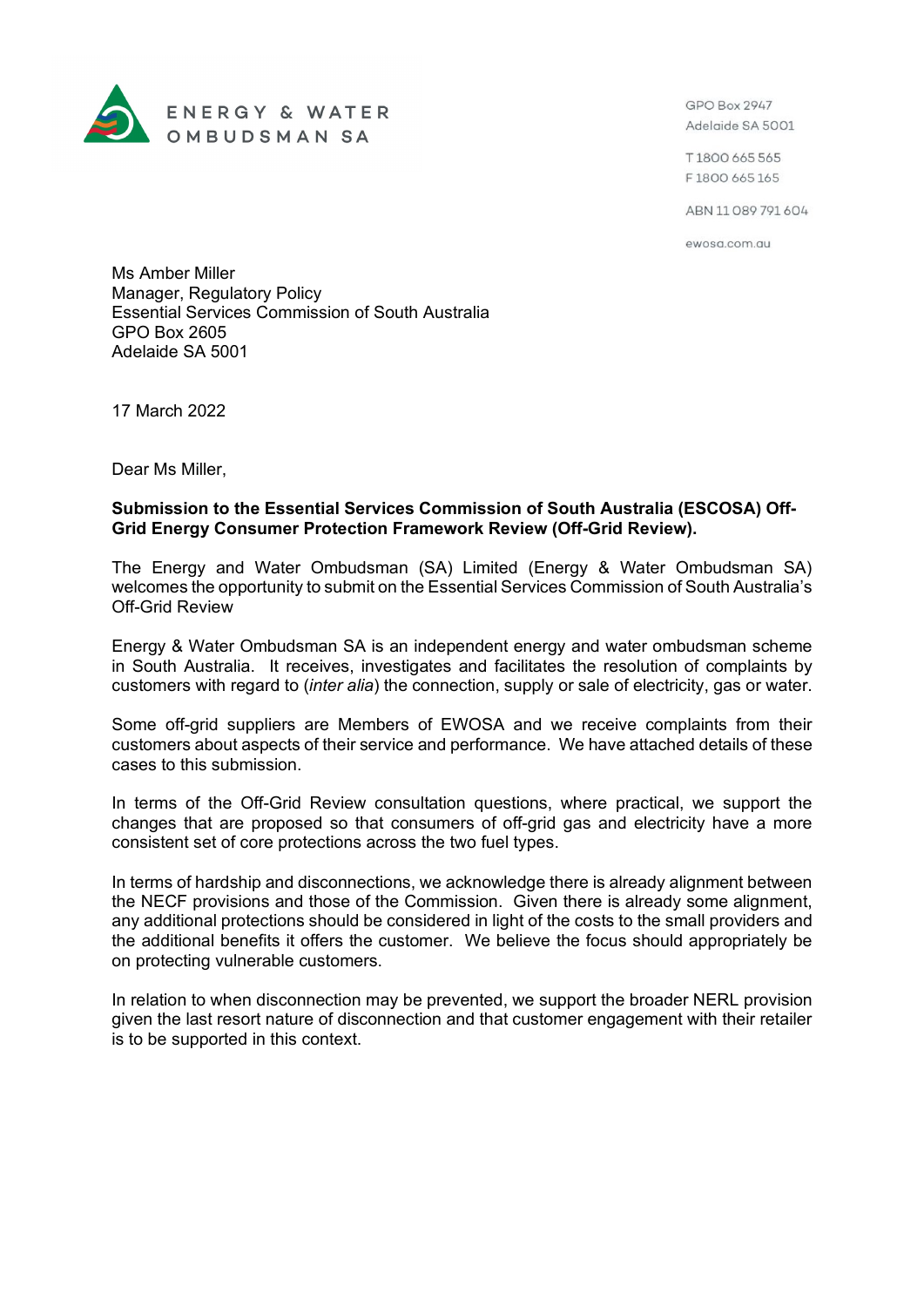Should you require further information or have any enquiries in relation to this submission, please contact me at [jo.desilva@ewosa.com.au](mailto:jo.desilva@ewosa.com.au) or on (08) 8216 1851.

Yours sincerely

 $\left($ 

Policy and Communications Lead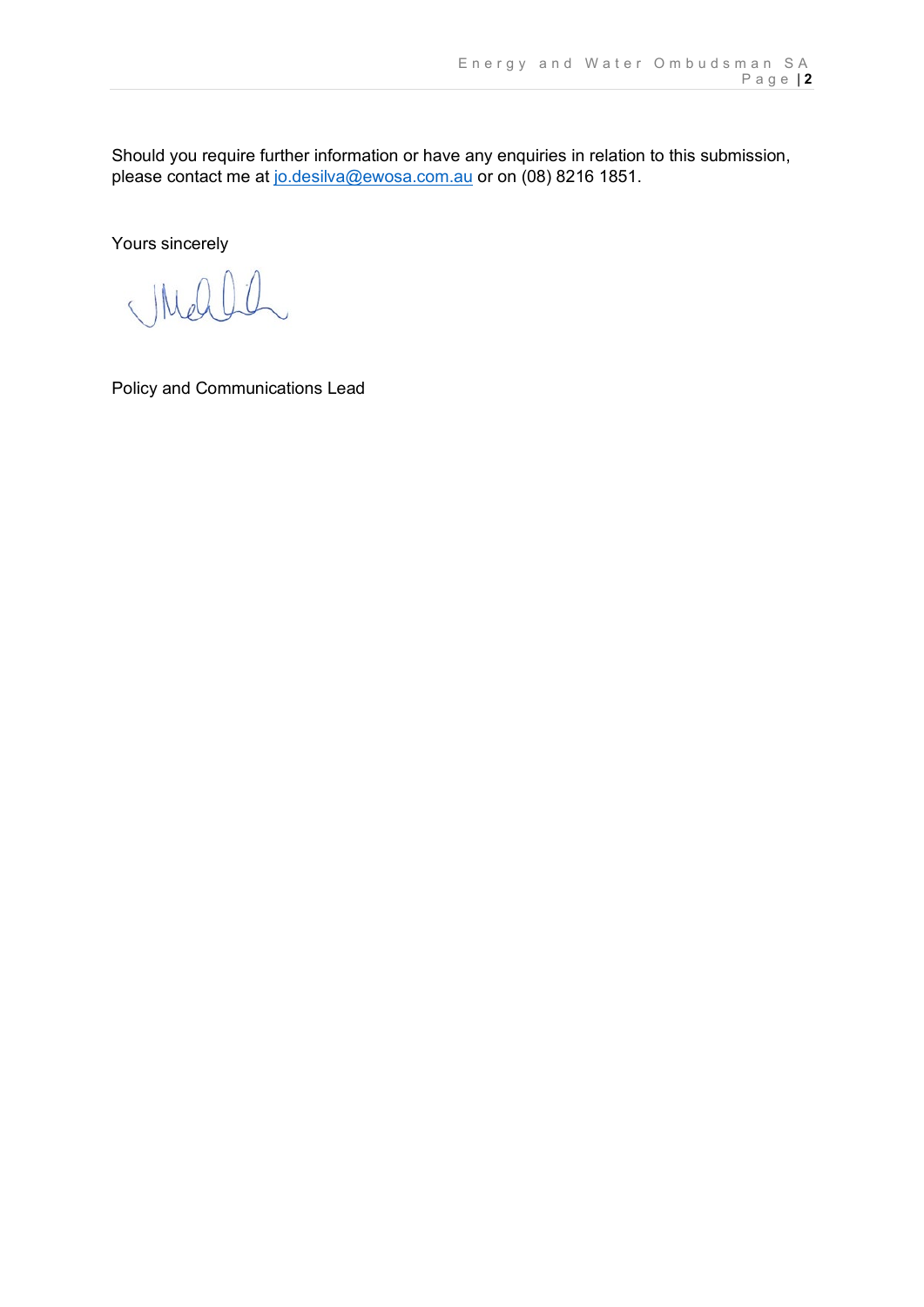## EWOSA cases related to off-grid supply

Prepared 17 March 2022

| Registered  | Case type                | <b>Issues</b>                                                                  |
|-------------|--------------------------|--------------------------------------------------------------------------------|
| date        |                          |                                                                                |
| 16 Sep 2021 | Enquiry                  | Provision - Existing Connection - Other Metering Installation Complaints       |
| 9 Nov 2020  | Refer to higher          | Billing - Payment - Refunds                                                    |
| 11 Dec 2020 | level                    |                                                                                |
| 4 Jan 2021  |                          |                                                                                |
| 26 Jun 2019 | Facilitation             | Provision - Existing Connection - Faulty Meter Replacement Delay               |
| 20 Dec 2021 | Refer back to            | Supply – Off Supply – Unplanned – Duration of Unplanned Interruption           |
|             | Scheme<br>Member         | Supply - Water Quality - Odour/Colour/Taste                                    |
| 14 Feb 2022 | <b>OOJ</b>               | Land - Property Damage - Property                                              |
|             |                          | Customer Service - Incorrect Advice/Information - Incorrect Advice/Information |
| 17 Feb 2022 | <b>OOJ</b>               | General Enquiry - OOJ - Government Agency                                      |
| 28 Sep 2021 | Enquiry                  | Supply – Off Supply – Unplanned – Duration of Unplanned Interuption            |
|             |                          | General Enquiry - Information General - Contacted EWOSA in Error               |
| 3 Jul 2017  | Refer to higher<br>level | Credit - Payment Difficulties - Difficulty Meeting Payment Plan                |
| 9 Jul 2018  | Enquiry                  | Billing - Billing Process - Delayed Bill                                       |